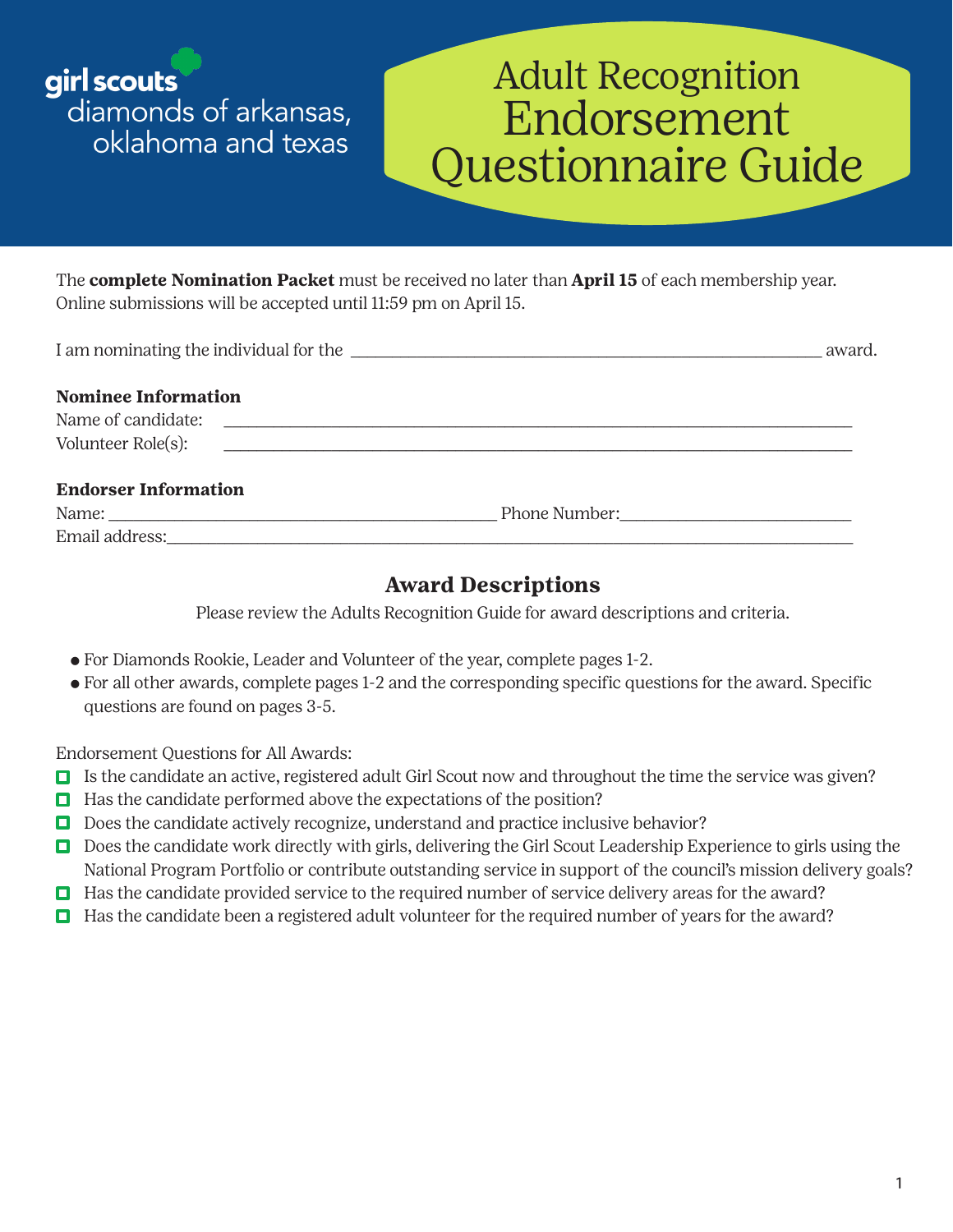## **Endorsement Questions for all awards**

Please complete the following questions when endorsing a candidate for any of the awards. Specific questions related to each individual award will follow in the next section.

1. Over what period of time was the service performed?

2. Describe the service delivery area for this candidate. Service delivery areas can refer to a geographic area such as a service unit, a position area such as recruitment chair on the service team or an additional service position such as a board member or volunteer facilitator.

3. How did the candidate's service go above and beyond the expectations for the position? Use specific, measurable examples to support the nomination.

4. Who was affected by the candidate's service? For adults, include how many and in what roles. For girls, include how many, what grade levels and in which pathways.

5. How were girls/adults affected? What outcomes did they experience? What did they say they learned from the experience or activity?

6. How did the candidate demonstrate inclusive behavior?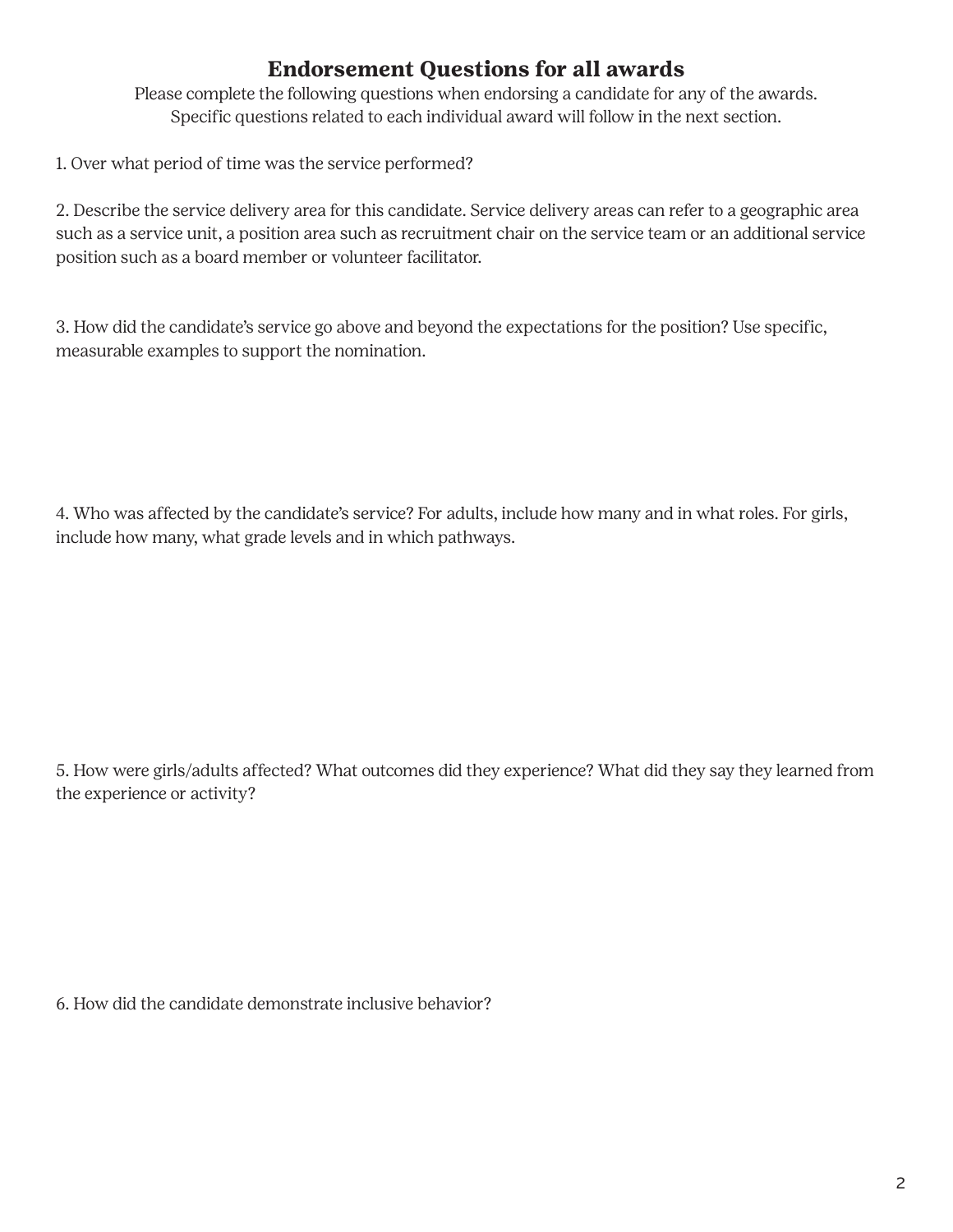### Endorsement Questions for Specific Awards (Only complete the questions for the applicable award.)

#### **Volunteer of Excellence**

Please describe the activities this candidate implemented to support the delivery of the Girl Scout Leadership Experience directly to girls or to support the council's mission delivery to members. Mission delivery goals can fall into one or more of the following functional areas: membership development/community cultivation; volunteer relations and support; program, leadership and governance; fund development and council support service (such as IT, customer service and merchandising).

#### **Appreciation Pin or Honor Pin**

Please describe the activities this candidate implemented to support the delivery of the Girl Scout Leadership Experience in one service delivery area for Appreciation Pin and two service delivery areas for Honor Pin.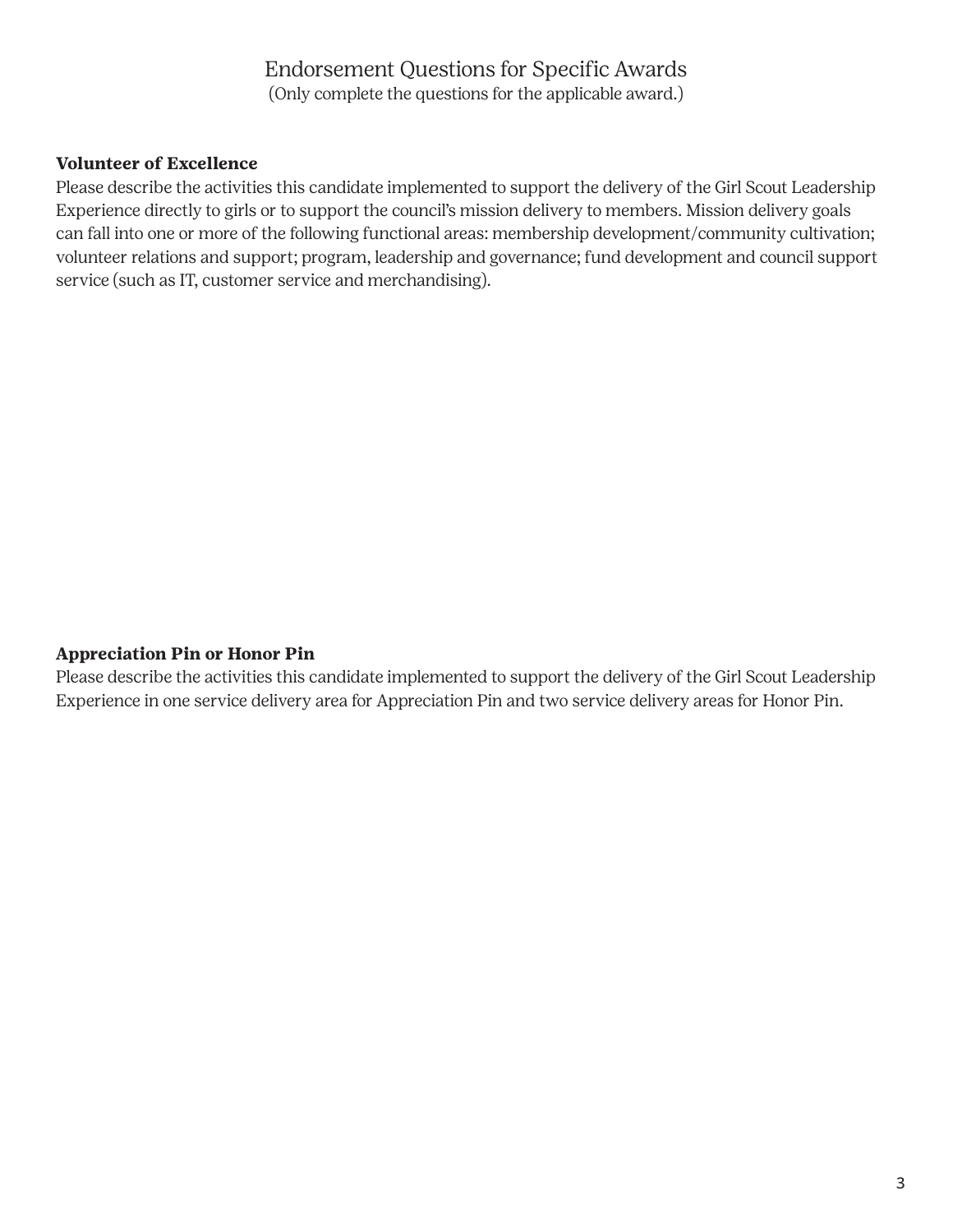#### **Thanks Badge or Thanks Badge II**

1. Please describe in detail the candidate's service and leadership over the last four years.

2. Please give examples of how this candidate's service went above and beyond to impact the mission-delivery goals or council-wide priorities. Use specific, measurable examples to support the nomination.

3. Has this candidate ever been recognized with any award for similar performance? If so, which award?

4. If you answered yes to the previous question, how has this person continued to excel since being previously recognized?